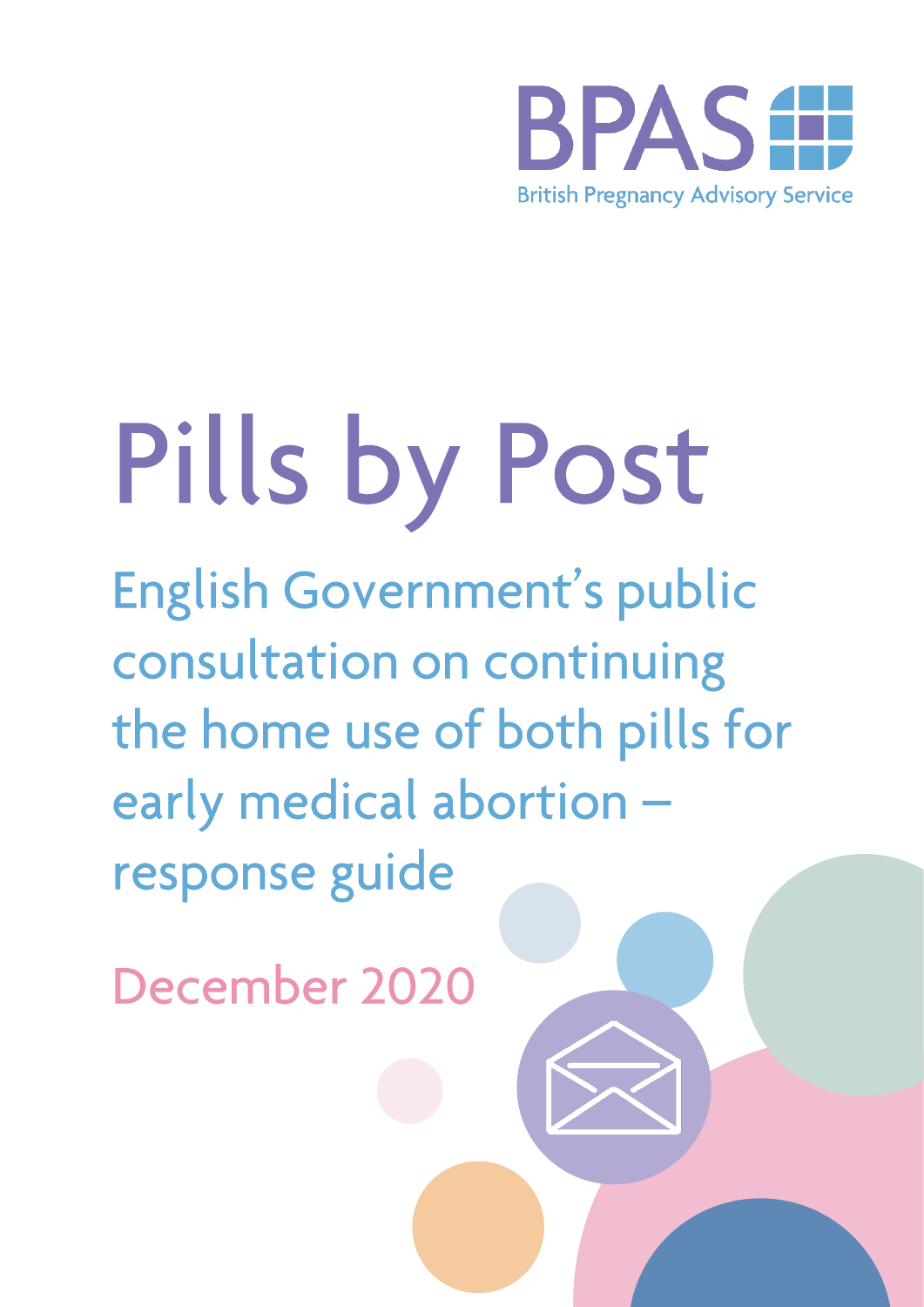

## Home use of both pills for early medical abortion up to 10 weeks gestation

### English public consultation - template response

#### Background to the consultation

In March 2020, as a result of the impact of Covid-19, the English, Scottish, and Welsh governments changed abortion regulations to enable women in the first ten weeks of pregnancy to administer the medications for an Early Medical Abortion at home.

This was a safe, effective, and accessible method of continuing abortion services during the coronavirus pandemic, supported by Medical Royal Colleges, abortion providers, and parliamentarians.

The original approval to legalise telemedicine was limited to the time period of the coronavirus pandemic. After work by BPAS, the Royal College of Obstetricians and Gynaecologists, Diana Johnson MP, and other organisations, the government committed to running a public consultation on whether or not to keep this arrangement in place permanently.

This consultation will determine whether abortion can be provided in a safe, effective, accessible way in future. It will decide whether this revolutionary change will remain part of evidence-based women's healthcare, or if women's care options are constrained.

#### What telemedicine means to us

**BPAS is fully committed to the continuation of telemedical abortion care, and we need your support to ensure that it remains in place.** 

The change in regulation allowing provision of telemedical abortion services to clients in the early stages of their pregnancy was essential during lockdown and is necessary to provide the best possible care in future.

Telemedicine provides accessible, safe, and effective abortion care – enabling women to make the right choice for them no matter their circumstances.

It is supported by clinicians, regulators, providers, and women. Of clients who received Pills by Post who expressed a preference in a follow-up survey, more than 80% would choose the same method again.

#### Responding to the consultation

Responses to the consultation must be submitted via the government's online consultation tool.

#### **[You can access the consultation here.](https://consultations.dhsc.gov.uk/5f624dc5a9019563c2099cda)**

The deadline for submissions is 23:59 on 26<sup>th</sup> February 2021.

The consultation has 11 questions. You do not need to respond to every question – but we have provided information for each in this document.

#### **Contacting us**

If you have any further questions about this guide, or the consultation, you can get in touch with our policy team at [rachael.clarke@bpas.org](mailto:rachael.clarke@bpas.org) or on 07985 351751.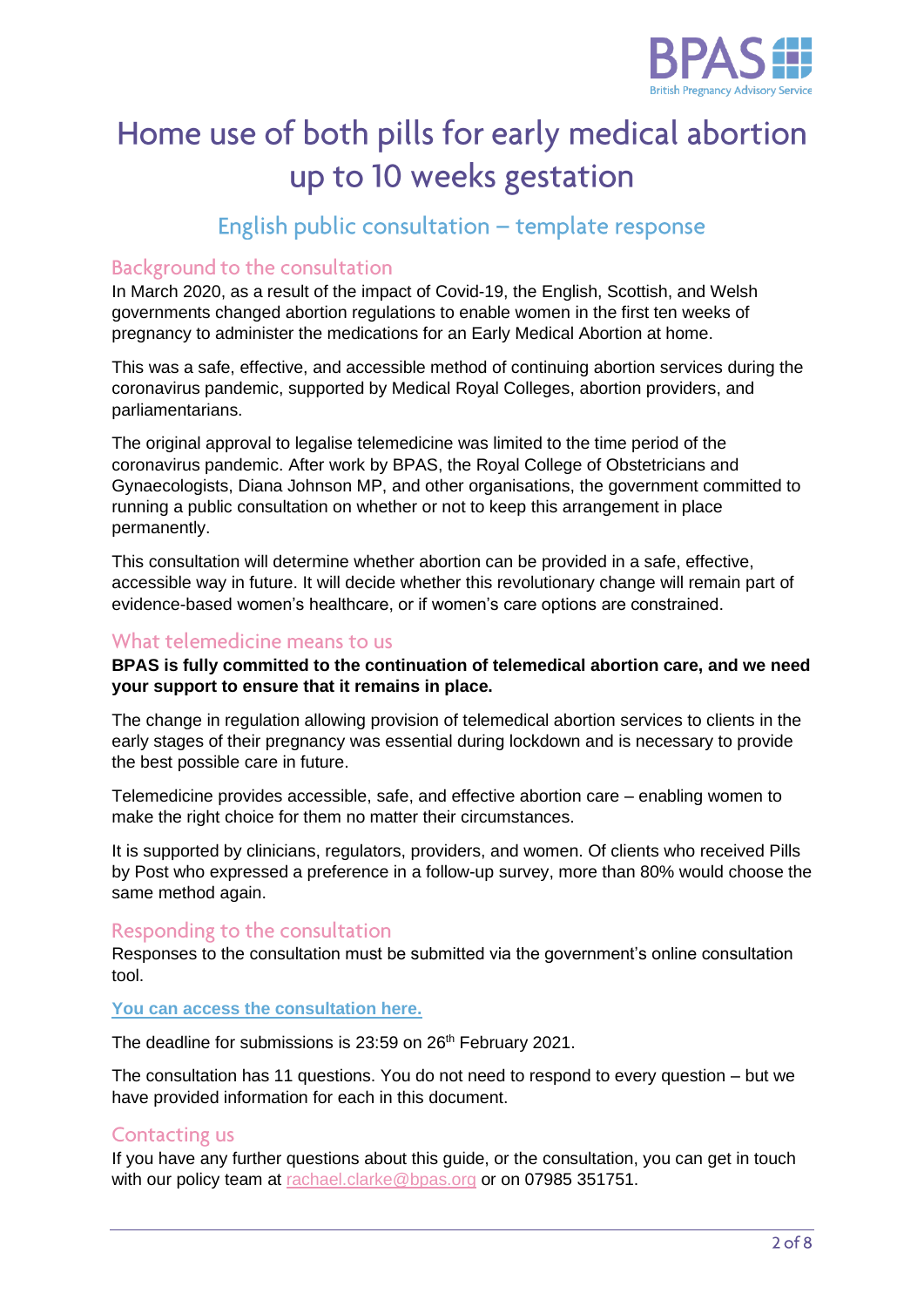

#### **Guide to responding**

| Question 1 - Do you consider that the temporary measure has had an<br>impact on the provision of abortion services for women and girls<br>accessing these services with particular regard to safety? | <b>Selection</b> |
|------------------------------------------------------------------------------------------------------------------------------------------------------------------------------------------------------|------------------|
| Yes it has had a positive impact                                                                                                                                                                     | X                |
| Yes, it has had a negative impact                                                                                                                                                                    |                  |
| It has not had an impact                                                                                                                                                                             |                  |
| I don't know                                                                                                                                                                                         |                  |

#### **If necessary, please provide text to support your answer:**

- Abortion is a very safe procedure at all gestations, and in all instances safer than continuing a pregnancy to term. Telemedical care has enabled providers to deliver a safe, effective, and accessible abortion service.
- Abortion is safer and better for women the earlier it is performed and telemedicine has resulted in a drop in average gestation and abortions being performed earlier than every before. According to recent DHSC data, since the introduction of telemedicine, 30% of abortions now happen before 6 weeks' gestation, compared to only 13.5% in the same period in 2019.
- BPAS data from April July 2020 shows that complications for Early Medical Abortions declined compared to the same period in 2019. The risk of continuing pregnancy after treatment fell by three-quarters to 0.28%, down from 1.12% potentially as the result of women being able to choose the best time for them to start the procedure, rather than having to fit it around their commitments in addition to the in-clinic appointment for the first medication
- The same data shows that the risk of major complication fell by 2/3rds from 0.09% to 0.03%
- During the Covid-19 pandemic, the temporary approval has enabled roughly 60,000 women to receive telemedical care – minimising travel, reducing nonessential attendance at clinics, and reducing risk to abortion service providers. Without this change, roughly 340 women a day would have been forced to travel to and wait in clinics, putting them at risk of contracting or spreading Covid-19.

| Question 2 – Do you consider that the temporary measure has had an Selection<br>impact on the provision of abortion services for women and girls<br>accessing these services with particular regard to accessibility? |   |
|-----------------------------------------------------------------------------------------------------------------------------------------------------------------------------------------------------------------------|---|
| Yes, it has had a positive impact                                                                                                                                                                                     | X |
| Yes, it has had a negative impact                                                                                                                                                                                     |   |
| It has not had an impact                                                                                                                                                                                              |   |
| I don't know                                                                                                                                                                                                          |   |

**If necessary, please provide text to support your answer:**

- Before this change, women had to attend a licensed clinic which may be a long distance from their home, requiring public transport to access, needing women to take time off work, pay for childcare, and often bring a partner or friend with them. This meant that abortion care often had quite a high cost to women. Telemedicine has removed these barriers.
- Women who lived in more rural or remote areas may previously have struggled to access care because of insufficient public transport or lack of access to private transport. This is no longer an issue.
- Some women with medical conditions particularly mental health problems such as agoraphobia – were previously unable to attend clinics and would, until now, be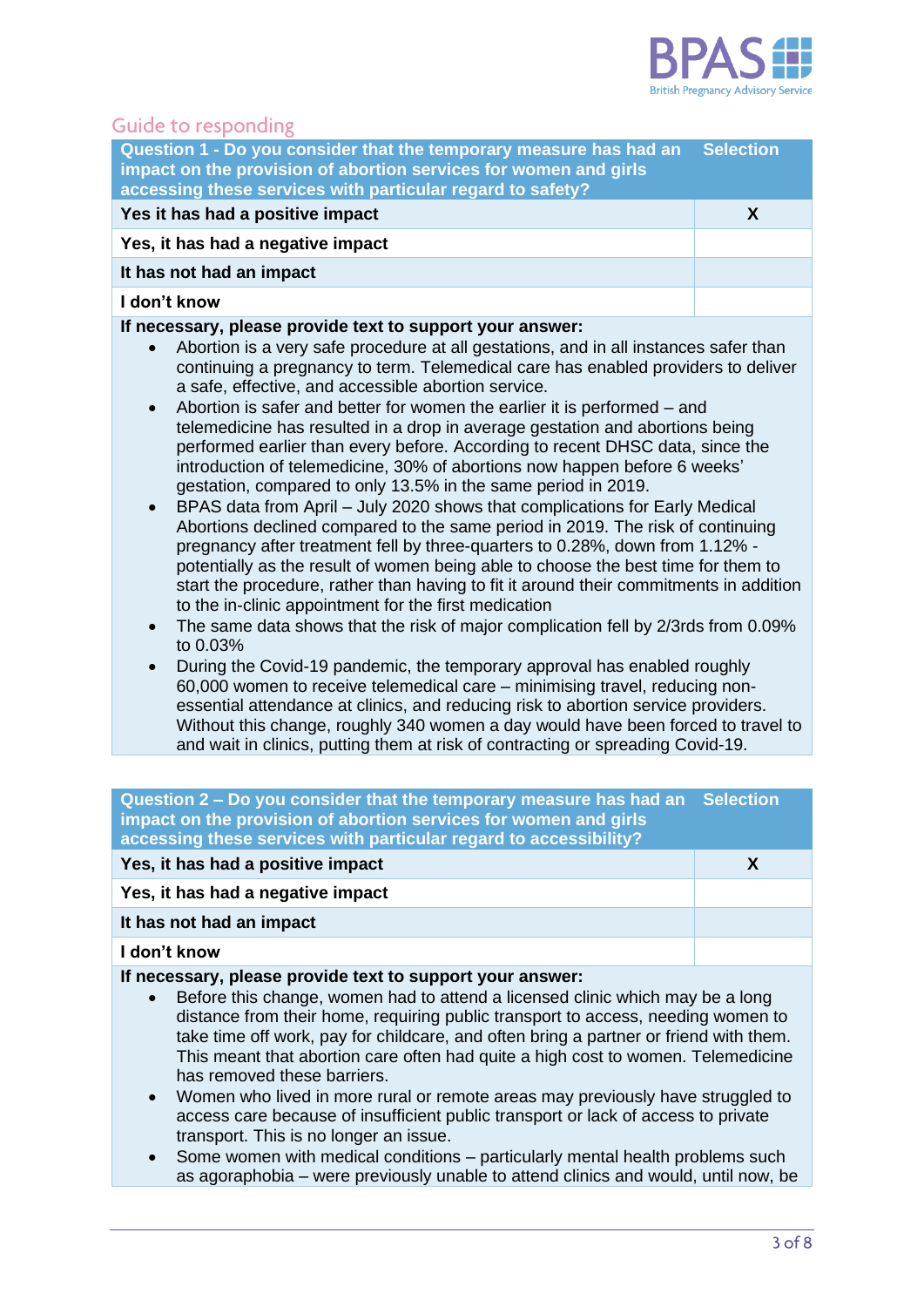

unable to access legal abortion care.

• Women on Web – an online abortion pill provider based in The Netherlands who previously provided pills to women in Great Britain who were unable to otherwise access abortion care (in breach of the Offences Against the Person Act 1861) report that prior to the change in regulation, they received  $-$  on average  $-2$ requests a day for abortion pills. Since the change in regulation, this has stopped entirely. Women are now able to access safe, legal, and effective care within the existing care system.

| Question 3 - Do you consider that the temporary measure has had an<br>impact on the provision of abortion services for women and girls<br>accessing these services with particular regard to privacy and<br>confidentiality of access?                           | <b>Selection</b> |
|------------------------------------------------------------------------------------------------------------------------------------------------------------------------------------------------------------------------------------------------------------------|------------------|
| Yes, it has had a positive impact                                                                                                                                                                                                                                | X                |
| Yes, it has had a negative impact                                                                                                                                                                                                                                |                  |
| It has not had an impact                                                                                                                                                                                                                                         |                  |
| I don't know                                                                                                                                                                                                                                                     |                  |
| If necessary, please provide text to support your answer:<br>Abortion providers ask all women whether they are able to talk confidentially – and<br>$\bullet$<br>provide in-person care to clients who are unable to discuss their wishes privately<br>from home |                  |

- Requiring women to attend a clinic and pass their pregnancy on a specific day can force them to disclose their medical care to people they may otherwise not wish to involve – such as their workplace or childcare
- Women who are in coercive relationships who may have found it particularly difficult to access a clinic without an abusive partner knowing can now access help confidentially – pregnancy is sadly often used to tie a woman to a relationship
- More than half of women who had an abortion in 2019 had to attend a clinic or hospital that was targeted by anti-abortion protesters. These women often report being watched, observed, and being made the feel guilty. Multiple women report knowing a protester outside the clinic – compromising their privacy. Telemedicine reduces the number of women exposed to this damaging activity.

| Question 4 - Do you consider that the temporary measure has had an<br>impact on the provision of abortion services for those providing<br>services? This might include greater workforce flexibility, efficiency<br>of service delivery, value for money etc.                                                                                                                                                                                                                                                                        | <b>Selection</b> |
|--------------------------------------------------------------------------------------------------------------------------------------------------------------------------------------------------------------------------------------------------------------------------------------------------------------------------------------------------------------------------------------------------------------------------------------------------------------------------------------------------------------------------------------|------------------|
| Yes it has had a positive impact                                                                                                                                                                                                                                                                                                                                                                                                                                                                                                     | X                |
| Yes, it has had a negative impact                                                                                                                                                                                                                                                                                                                                                                                                                                                                                                    |                  |
| It has not had an impact                                                                                                                                                                                                                                                                                                                                                                                                                                                                                                             |                  |
| I don't know                                                                                                                                                                                                                                                                                                                                                                                                                                                                                                                         |                  |
| If necessary, please provide text to support your answer:<br>Abortion providers report that the change in regulation enables them to provide<br>high quality care that is appropriate to the woman they are treating – rather than<br>requiring everyone to attend a clinic for prolonged periods while the requirements<br>of the Abortion Act are met<br>According to detailed large-scale analysis, the change in regulation has led to a<br>$\bullet$<br>reduction in gestation at time of treatment, coupled with no changes to |                  |

complication rates. Analysis indicates that this will, in the medium to long term,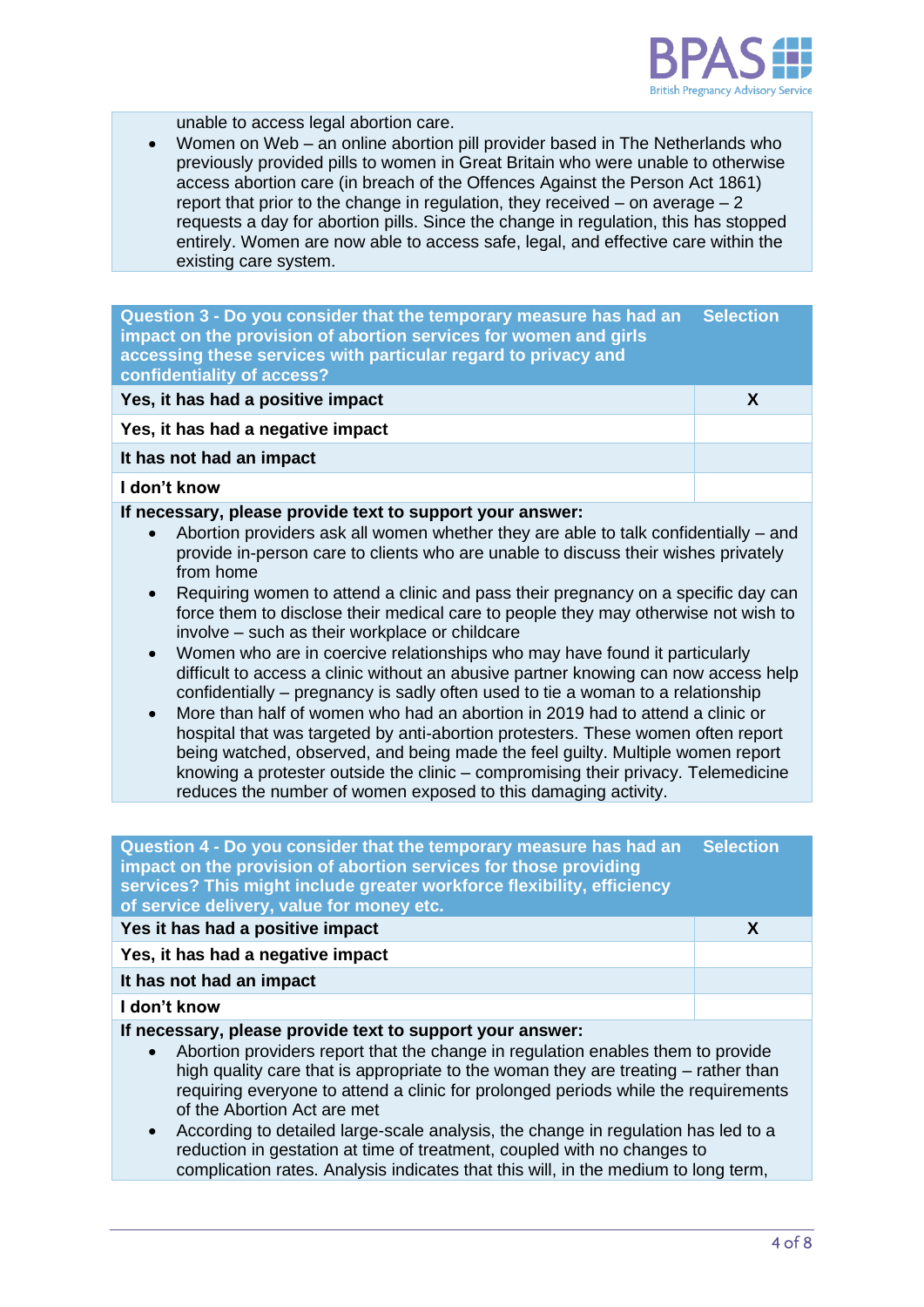

reduce the costs of providing an early medical abortion service – enabling CCGs to focus on using money to improve service provision eg for later or more complex care, contraception, or STI testing

- Some NHS providers have previously required women to attend multi-day appointments, or receive a referral which is contrary to NICE guidance so that their HSA1 abortion form can receive one signature – as the abortion service is run by a single doctor. They report that the change in regulation has allowed them to do this work behind the scenes – so women are not delayed or forced to attend unnecessary appointments in order to access care.
- Although guidance was updated at the same time to recommend a 'scan as indicated' model for women early in pregnancy, this is not something governed by this consultation. Government should not play a role in clinical best practice, and specifically not implement rules which result in requiring women early in pregnancy to undergo transvaginal scanning.

| Question 5 - Have other NHS services been affected by the temporary Selection<br>measure? |  |
|-------------------------------------------------------------------------------------------|--|
| Yes                                                                                       |  |
| <b>No</b>                                                                                 |  |

#### **I don't know**

#### **If necessary, please provide text to support your answer:**

- BPAS data from April July 2020 shows that complications for Early Medical Abortions declined compared to the same period in 2019. The risk of continuing pregnancy after treatment fell by three-quarters to 0.28%, down from 1.12% potentially as the result of women being able to choose the best time for them to start the procedure, rather than having to fit it around their commitments in addition to the in-clinic appointment for the first medication
- The same data shows that the risk of major complication (usually the only kind of complication that need hospital care) fell by 2/3rds from 0.09% to 0.03%
- Existing DHSC provisions ensure that independent abortion care providers (who provide roughly 75% of all abortion care in England) provide follow-up care for women who access care with them. They have 24-hour aftercare phone line staffed by trained clinical staff, they provide in-clinic appointments for women with suspected incomplete abortions or retained products of conception, and they provide post-abortion counselling where a woman requires it. Telemedicine has not changed this.
- The reduction in gestation means more women are able to access early medical abortion, reducing the need for surgical services and releasing capacity for other medical procedures

**Question 6 - What information do you consider should be given to women around the risks of accessing pills under the temporary measure if their pregnancy may potentially be over 10 weeks gestation?**

**You do not need to answer this question. If you choose to do so, we suggest including:**

- Abortion providers include this information in discussions with clients in the same way as other kinds of risks and complications of abortion treatment. Doctors and nurses are the best people to determine what they need to discuss with their patients, not the government.
- The risk of this complication is very low  $-$  according to a large-scale analysis of abortion provision before and after the change in regulation, 0.04% of abortions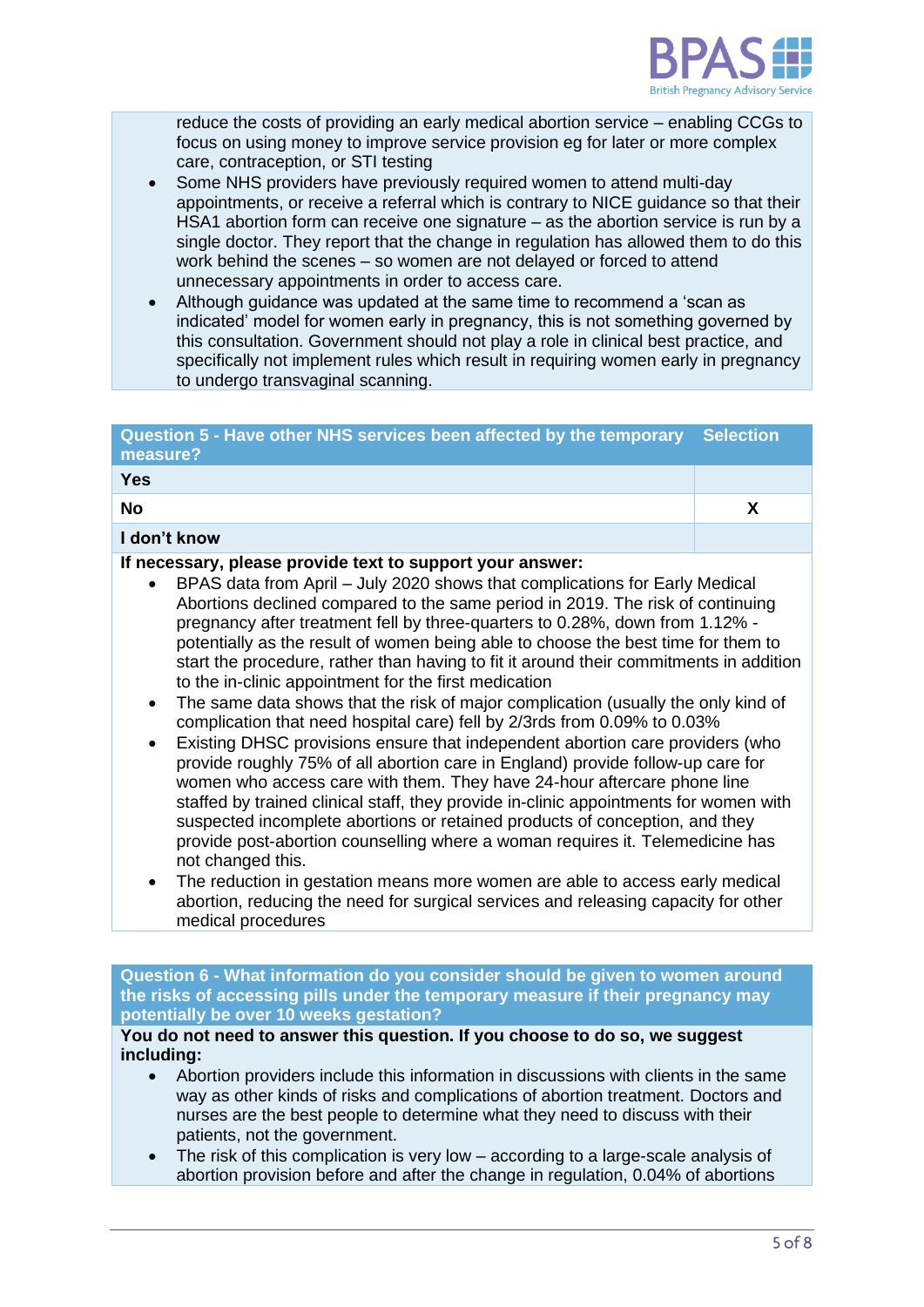

appeared to have been provided at over 10 weeks' gestation. More recent assessments indicate that the risk within the BPAS service is lower, at around 1 in 3285. This is roughly 14 times lower than the risk of a pregnancy ending in stillbirth.

• The large-scale analysis of care pre- and post-regulatory change reports that all post-10 week abortions were completed at home without additional medical complications. The risk to women should on no account be overstated.

| Question 7 - Outside of the pandemic do you consider there are<br>benefits or disadvantages in relation to safeguarding and women's<br>safety in requiring them to make at least one visit to a service to be<br>assessed by a clinician? | <b>Selection</b> |
|-------------------------------------------------------------------------------------------------------------------------------------------------------------------------------------------------------------------------------------------|------------------|
| Yes, benefits                                                                                                                                                                                                                             |                  |
| Yes, disadvantages                                                                                                                                                                                                                        |                  |
| <b>No</b>                                                                                                                                                                                                                                 |                  |
| I don't know                                                                                                                                                                                                                              |                  |

#### **If necessary, please provide text to support your answer:**

- Every woman is asked by abortion providers whether they are safe at home. This is a routine part of abortion care, no matter how or where care is provided.
- Some women seeking access to services are in relationships or home environments where their behaviour and travel are monitored – meaning travelling to an abortion clinic is difficult or dangerous. Telemedicine enables these women to access abortion care without risking their personal safety.
- Women in difficult circumstances are now more likely to seek regulated care and support in the knowledge that they will not be forced to travel to a clinic to access that help – the online pill provider Women on Web, which frequently received requests from women in coercive or controlling relationships, reports these women are now able to access legal care.
- Abortion services continue to provide in-person care where telephone consultations raise safeguarding concerns such as safety or privacy at home, ability to consent, or wider safety concerns surrounding existing children or statutory concerns such as Female Genital Mutilation
- Abortion providers report that providing care remotely led to increases in the number of women disclosing problems at home. BPAS reported that in the first three months of their Pills by Post service, 10% of clients underwent an enhanced safeguarding risk assessment – a 12% increase compared to March 2020.
- Clinicians providing abortion services report that telemedicine has made women more willing to disclose concerns about safety when in the privacy and familiarity of their own surroundings, as opposed to a clinical environment

**Question 8 - To what extent do you consider making permanent home use of both pills could have a differential impact on groups of people or communities?**

• **Age –** younger women and girls under 18 are disproportionately likely to lack the ability to travel for care as a result of lack of access to private transport, or the money to travel on public transport. During the pandemic there were also sizeable numbers of student-age women living at home with their parents and seeking to conceal their pregnancy and abortion. Telemedical abortion services increase accessibility for this group, and enable them to better preserve their privacy.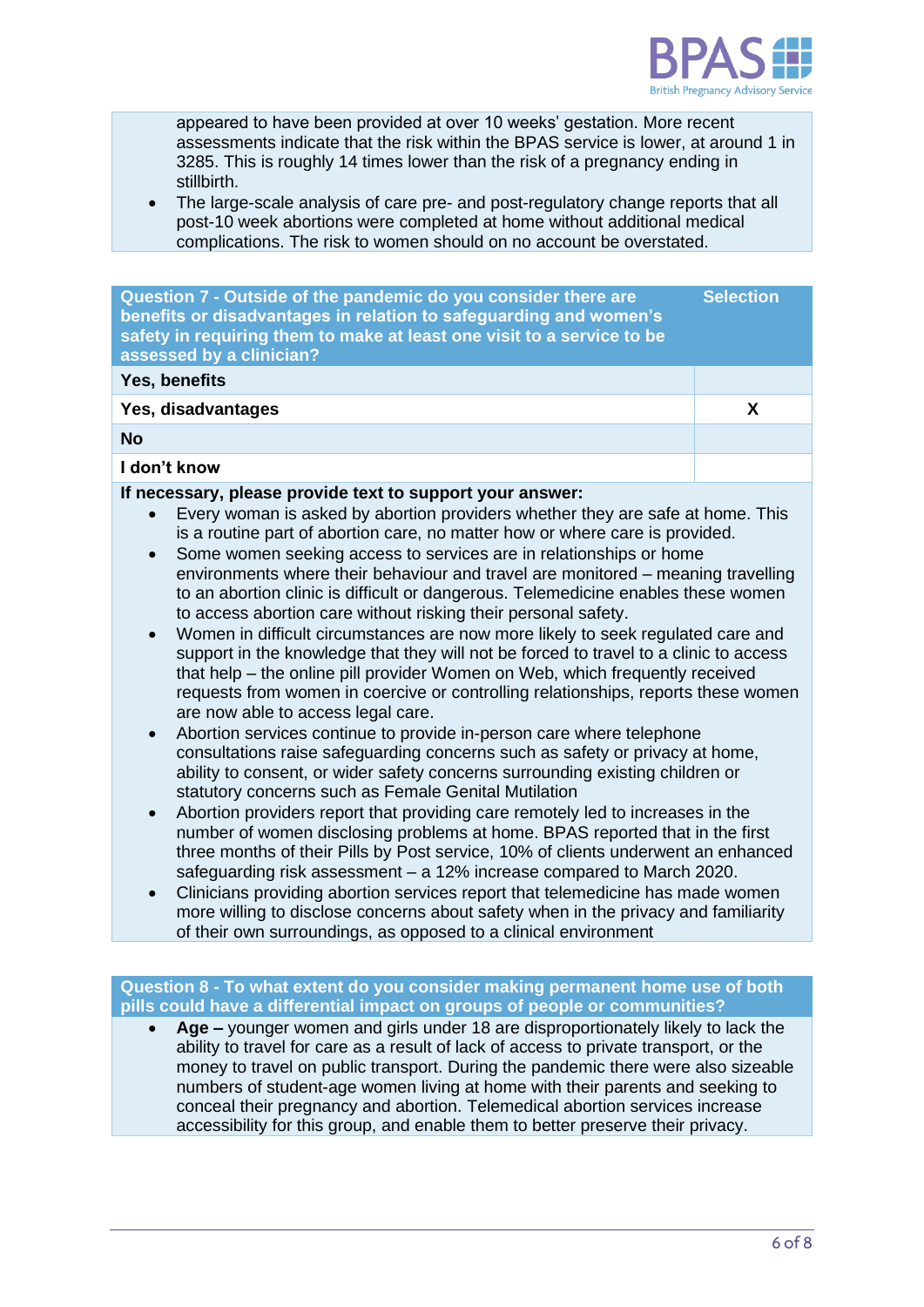

- **Pregnancy or on maternity leave**  This consultation should focus on the needs of pregnant women – and their ability to access care without unwarranted and nonevidence based intervention or regulation by the government.
- **Disability** Women with both physical disabilities and certain mental health issues may struggle to access in-person medical care, particularly where they don't have their own means of transport or require an escort to attend a clinic. Some women may be unable to travel at all. Without telemedicine, there is a real risk that these women are forced to turn to illegal online options because they cannot access care within the formal healthcare system.
- **Race and Religion/Belief -** Members of all communities in the UK access abortion services, even where their cultural or religious background disagrees with abortion access. These women are disproportionately likely to need to access care privately and without the need to travel – which is only ultimately available via telemedicine.
- **Sex**  1 in 3 women will access abortion care during their life. The legal provisions surrounding the accessibility of care are a fundamental part of women's healthcare and the exercise of women's rights in this country. Abortion should not be subject to unnecessary, politically-driven restrictions which are not in place for other forms of gender-neutral healthcare. Women have the right to access abortion, and should have the right to access high-quality, evidence-based care.

**Question 9 - To what extent do you consider that making permanent home use of both pills for EMA would increase or reduce the difference in access to abortion for women from more deprived backgrounds or between geographical areas with different levels of disadvantage?**

- National abortion statistics show that women in more deprived circumstances are more likely to need to access abortion services. We also know from national statistics that they are more likely to rely on benefits, less likely to have access to private transport, more likely to work in jobs with poor benefits or zero-hour contracts where sick pay is minimal or non-existent, and less likely to be able to afford childcare. If women are required to attend clinics, more deprived women will be put in the most difficult position.
- Abortion providers report that women on lower incomes may often struggle to access clinics – asking providers to delay appointments until they are next paid so that they can afford to travel. This delays their appointments and increases average gestation – increasing their risk of complications. This is supported by Scottish abortion figures which show that women in more deprived circumstances are disproportionately likely to have later abortions.

| Question 10 - Should the temporary measure enabling home use of<br>both pills for EMA [select one of the below]                                                                                                                                                    | <b>Selection</b> |
|--------------------------------------------------------------------------------------------------------------------------------------------------------------------------------------------------------------------------------------------------------------------|------------------|
| Become a permanent measure?                                                                                                                                                                                                                                        | X                |
| End immediately?                                                                                                                                                                                                                                                   |                  |
| As set out in the current temporary approval, be time limited for 2<br>years or end when the temporary provisions of the Coronavirus Act<br>2020 expire, whichever is earlier?                                                                                     |                  |
| Be extended for one year from the date on which the response to this<br>consultation is published, to enable further data on home use of both<br>pills for EMA and evidence on the temporary approval's impact on<br>delivery of abortion services to be gathered? |                  |
| Other                                                                                                                                                                                                                                                              |                  |